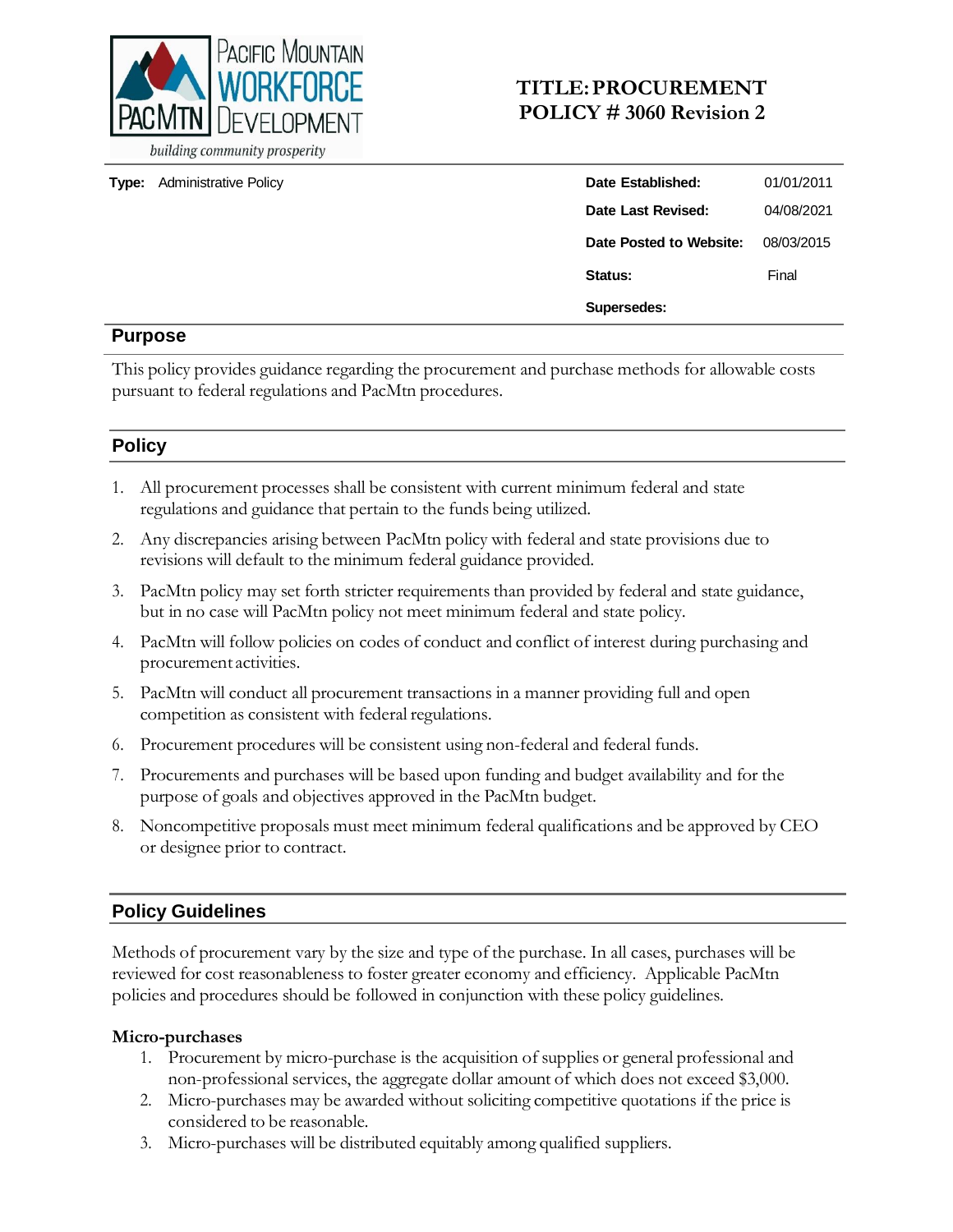#### **SmallPurchases**

- 1. Purchases of supplies, equipment and general professional and non-professional services between \$3,000 and \$25,000 will be deemed small purchases.
- 2. Equipment and capital improvement purchases of \$5,000 and more with Federal funds needs prior approval from the awarding agency.
- 3. Where appropriate, an analysis will be made of lease versus purchase alternatives, and any other appropriate analysis to determine the economical approach.
- 4. Informal written solicitation documentation shall be used to secure responses from at least three sources. Information collected should include a description of the item or service needed; proposed time schedule needed; comparison of costs including setup, delivery, taxes, etc.; and reason for selection if other than cost. Use of intergovernmental agreements where goods and services have already been evaluated and procured is encouraged and do not need additional solicitation documentation.
- 5. Purchases of services related to delivery of Workforce Innovation and Opportunity (WIOA) Title I-B or related activities, including one-stop operations, even if under \$25,000, will have additional requirements.

### **CompetitiveProposals**

- 1. Purchases of supplies, equipment and any professional service, including delivery of services of WIOA Title I-B activities, of \$25,000 or more shall be procured through competitive proposal.
- 2. Requests for Proposals (RFP's) will be publicized and solicited from an adequate number of qualified sources.
- 3. Description of required services or components, clear description of any technical requirements, and evaluation factors and their relative importance will be identified in the proposal.
- 4. Responses will be reviewed and evaluated based on consistent grading methods for each proposal. Review Committees will be established for evaluating delivery of WIOA Title I-B services.
- 5. When selecting contractors and service providers, award will be made to the responsible firm whose proposal is most advantageous to the program. Selection consideration will be given to such matters as price, contractor integrity, compliance with public policy, record of past performance, and financial and technical resources. An additional price analysis will be conducted if the anticipated award amount is in excess of the Simplified Acquisition Threshold as set by federal guidance.
- 6. Contractors will be verified they are not excluded from participation in federal awards.
- 7. Contracts will be administered to ensure contractor conformance with the terms, conditions and specifications. Contractor performance reviews and monitoring shall be done per programmatic requirements.
- 8. Records sufficient to detail the history of procurement will be maintained. These records will include, but are not necessarily limited to the following: rationale for the method of procurement, selection of contract type, contractor selection or rejection, and the basis for the contract price.
- 9. Bidders will be notified with the results of the procurement. Bidders may file a written appeal within seven (7) calendar days after the award, to the Chief Executive Officer at the PacMtn administrative office. Appeals will be handled according to PacMtn's complaint resolution procedures. If appealed, the effective date of contract award may be delayed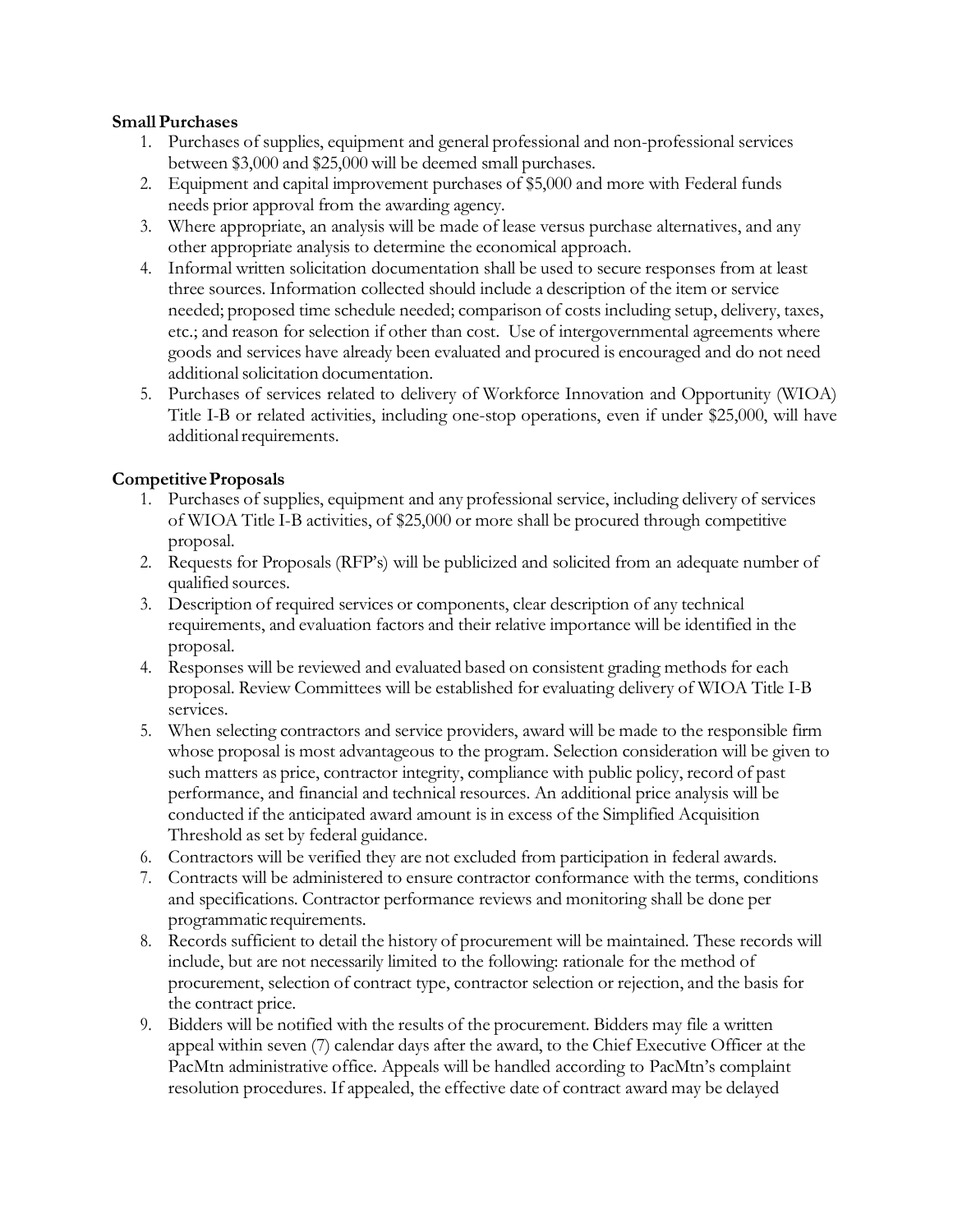pending resolution of the appeal. PacMtn reserves the right to renegotiate or reissue an RFP should an appeal for non-award be upheld.

#### **NoncompetitiveProposals**

- 1. Procurement by noncompetitive proposals, or sole source, is procurement through solicitation of a proposal from only one source and may be used only when one or more of the following conditions apply:
	- a. The item is available only from a single source;
	- b. The public exigency or emergency for the requirement will not permit a delay resulting from competitive solicitation;
	- c. The Federal awarding agency or pass-through entity expressly authorizes noncompetitive proposals in response to a written request from the non-Federal entity; or
	- d. After solicitation of a number of sources, competition is determined inadequate.
- 2. Noncompetitive proposals pertaining to the selection of a one-stop operator, eligible training providers, etc. must follow the guidance provided in the Workforce Innovation and Opportunity Act.

#### **Administrative Procedures**

- 1. Selecting a One-Stop Operator PacMtn WDC, in agreement with chief elected officials, will conduct a competitive procurement for the selection of a One-Stop Operator.
- 2. This includes providing at least 30-day public notice through which prospective local, state, and national bidders typically identify such opportunities (e.g., PacMtn website, and other media outlets suited for this type RFP).

#### **Policy/Procedure Reference**

PacMtn Policy – 110 Conflict of Interest PacMtn Policy – 103 Allowable Costs PacMtn Policy – 134 Purchasing PacMtn Policy – 121 Inventory

#### **References**

2 CFR .317-.326 2 CFR .313-.316 29 CFR 95 29 CFR 97 29 CFR 98 ESD-WSID Policy 3260 Revision 2 Workforce Investment and Opportunity Act

#### **Attachment**

Request For Information and Appeals Process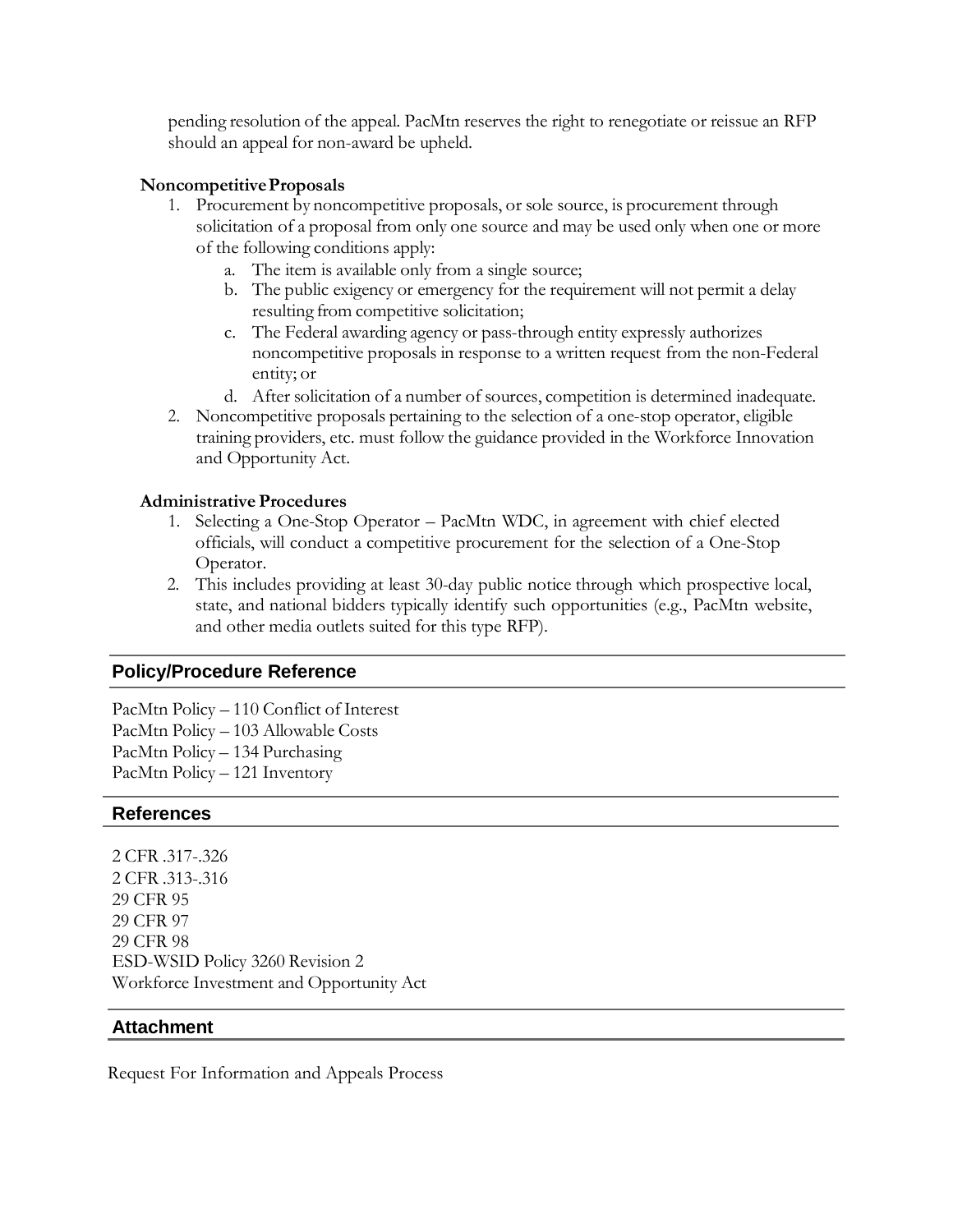### **DATE APPROVED: July 23, 2015, 4/8/2021**

**Direct Inquiries to: Pacific Mountain Workforce Development Council 1570 Irving Street SW Tumwater, WA 98512 Telephone: (360) 704-3568 Email: [Info@pacmtn.org](mailto:Info@pacmtn.org)**

PacMtn is an equal opportunity employer/program. Auxiliary aids and services are available upon request to individuals with disabilities. WA Relay 711.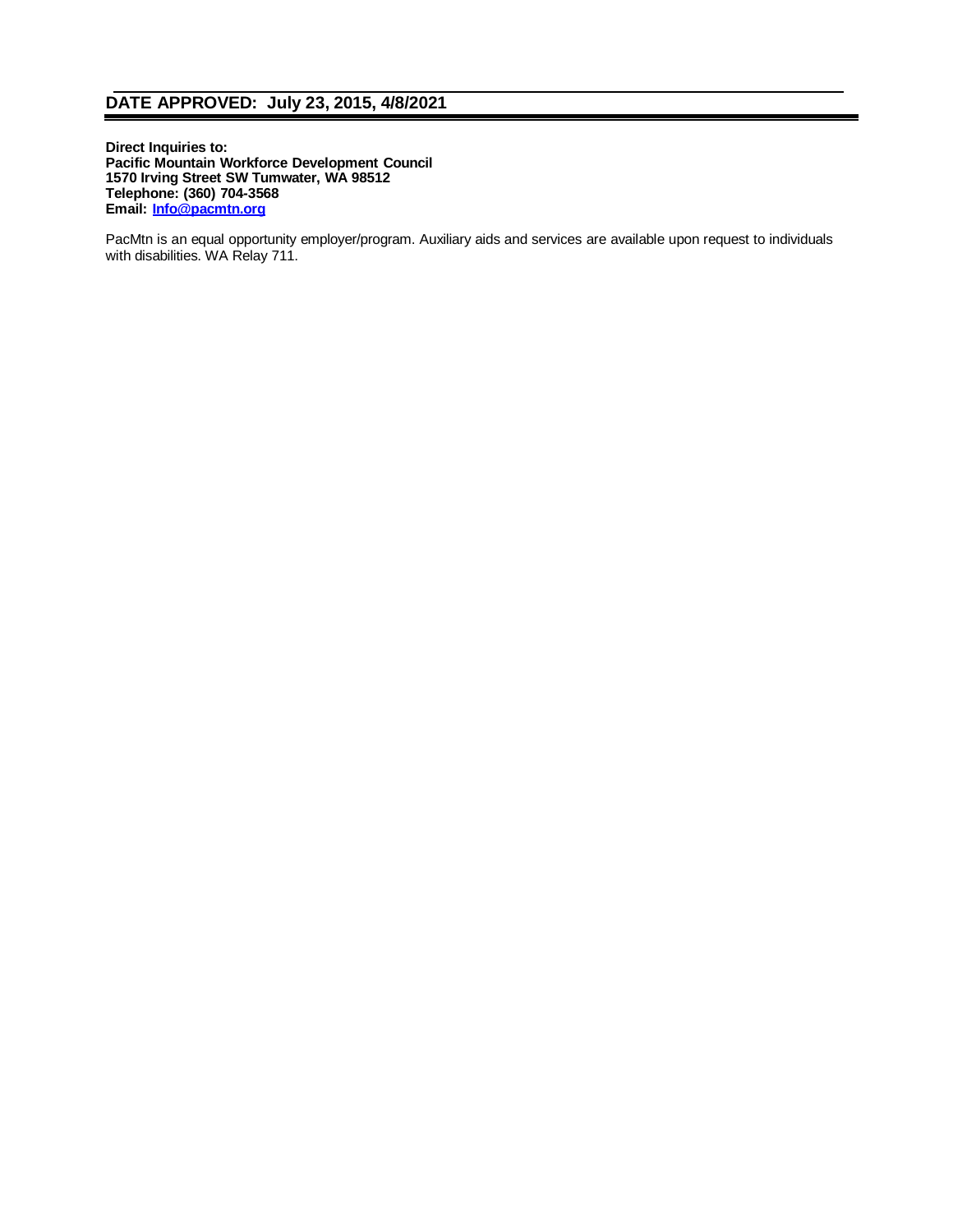Attachment



# **REQUEST FOR INFORMATION and PROCESS APPEALS**

**Informal Debrief Meeting**: A bidder may request an informal debriefing meeting to seek clarification of the process or specific feedback on their bid submission. Informal debrief meetings do not include review of materials unrelated to the bidder. This process is available to exchange information, including how to improve future bids and help improve future procurement processes.

**Formal Appeal:** This Form is to be utilized when a bidder of record, from an open procurement believes there have been procedural errors, violation of laws or regulations, or unfair or inequitable treatment in the procurement or selection process. Only official bidders from the procurement may file an appeal. This Form must be completed and submitted to the CEO of PacMtn within in the time specified in the RFP. Forms may be submitted electronically via email to [Contracts@pacmtn.org](mailto:Contracts@pacmtn.org)**.**

**Copies**: Bidders and the public may also request copies of submitted bids. Copies of bids will not be available until after award and distribution of award information or posting of such information electronically for public review, the bids, quotes, and proposals of all bidders shall be open to public inspection.

|                             | <b>Requesting Applicant Organization:</b> |
|-----------------------------|-------------------------------------------|
| <b>Procurement Process:</b> |                                           |
| <b>Contact Person:</b>      |                                           |
| Mailing Address:            |                                           |
| Email:                      |                                           |
| Phone:                      |                                           |

**Request For:** Copies of Bids Informal Debrief Meeting Formal Appeal **Other** 

### **Formal Appeal**

Briefly describe the alleged violation that occurred during the RFP review or selection process: